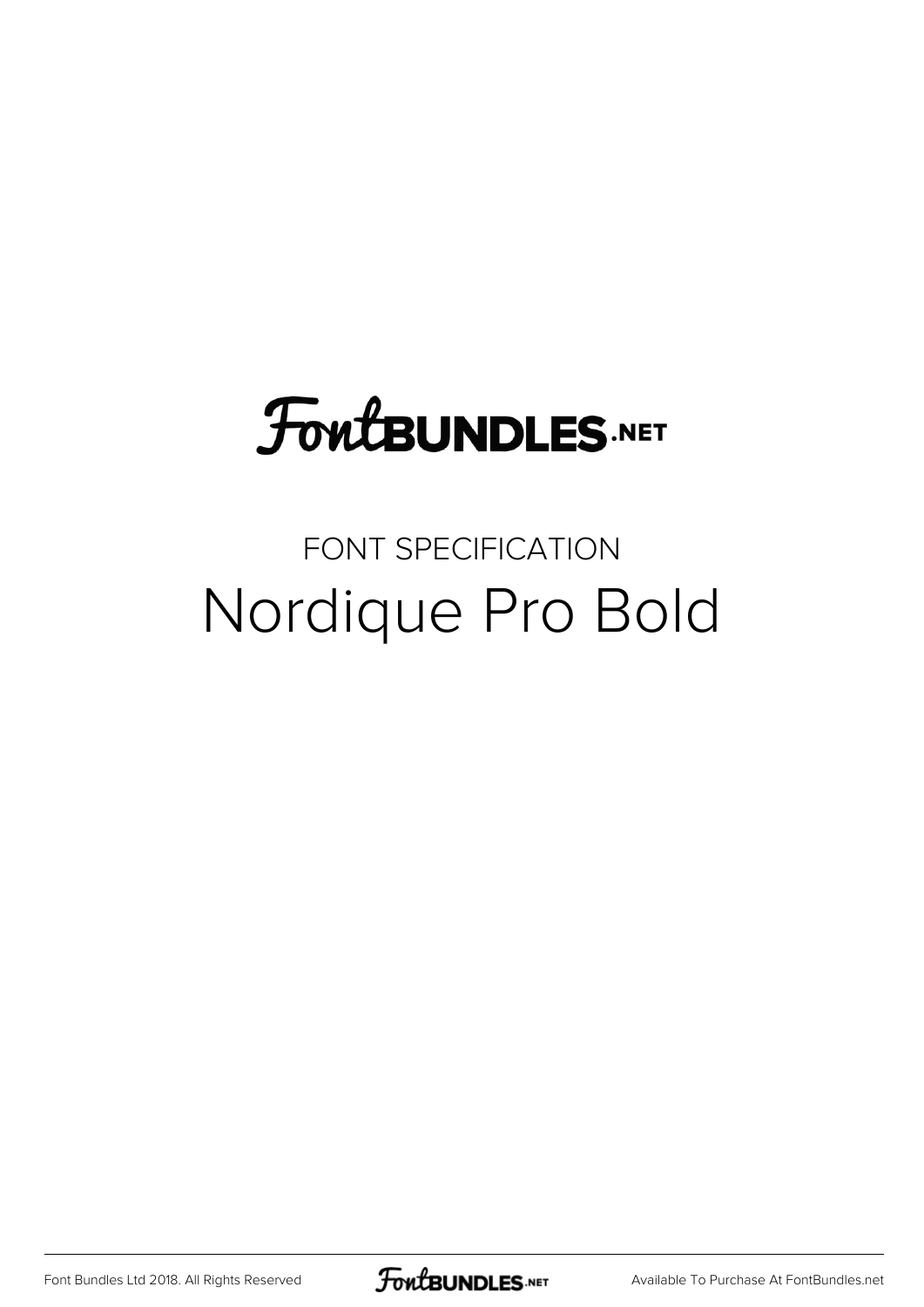#### Nordique Pro Bold - Regular

**Uppercase Characters** 

### ABCDEFGHIJKLMNOPQR STUVWXYZ

Lowercase Characters

### abcdefghijklmnopqrst UVWXYZ

Numbers

#### 0123456789

**Punctuation and Symbols** 

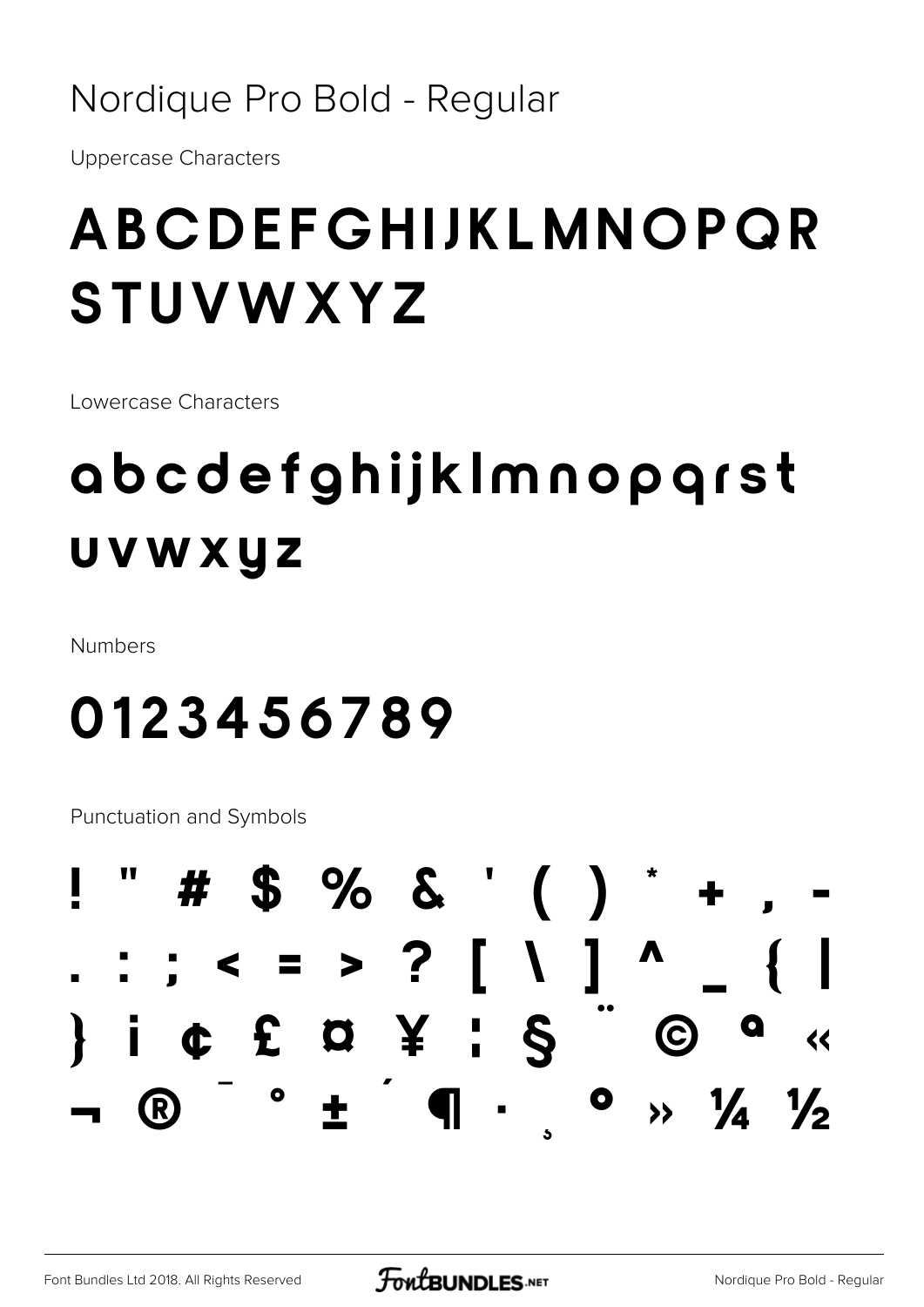All Other Glyphs

# **À Á Â Ã Ä Å Æ Ç È É Ê Ë Ì Í Î Ï Ð Ñ Ò Ó Ô Õ Ö × Ø Ù Ú Û Ü Ý Þ ß à á â ã ä å æ ç è é ê ë ì**

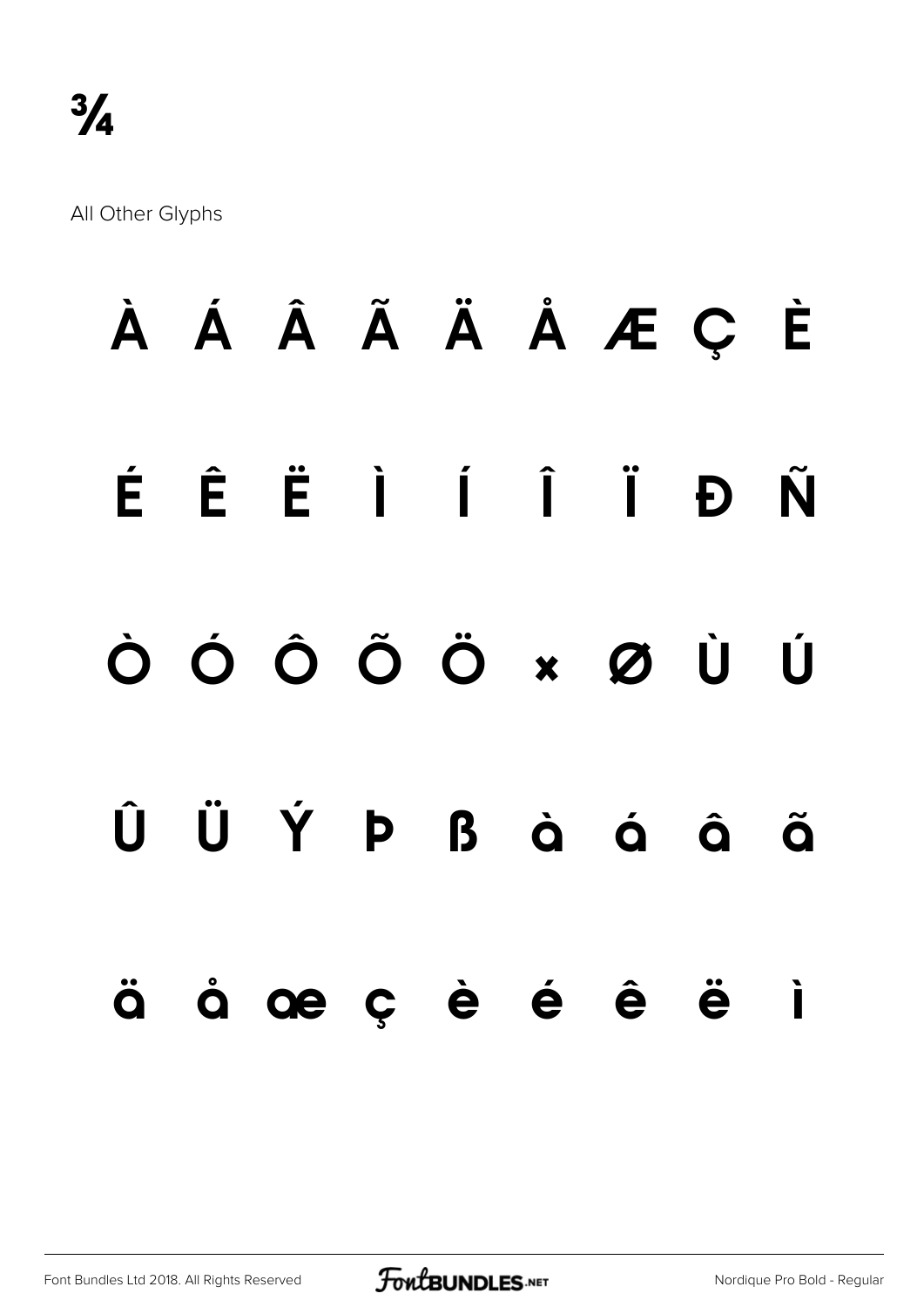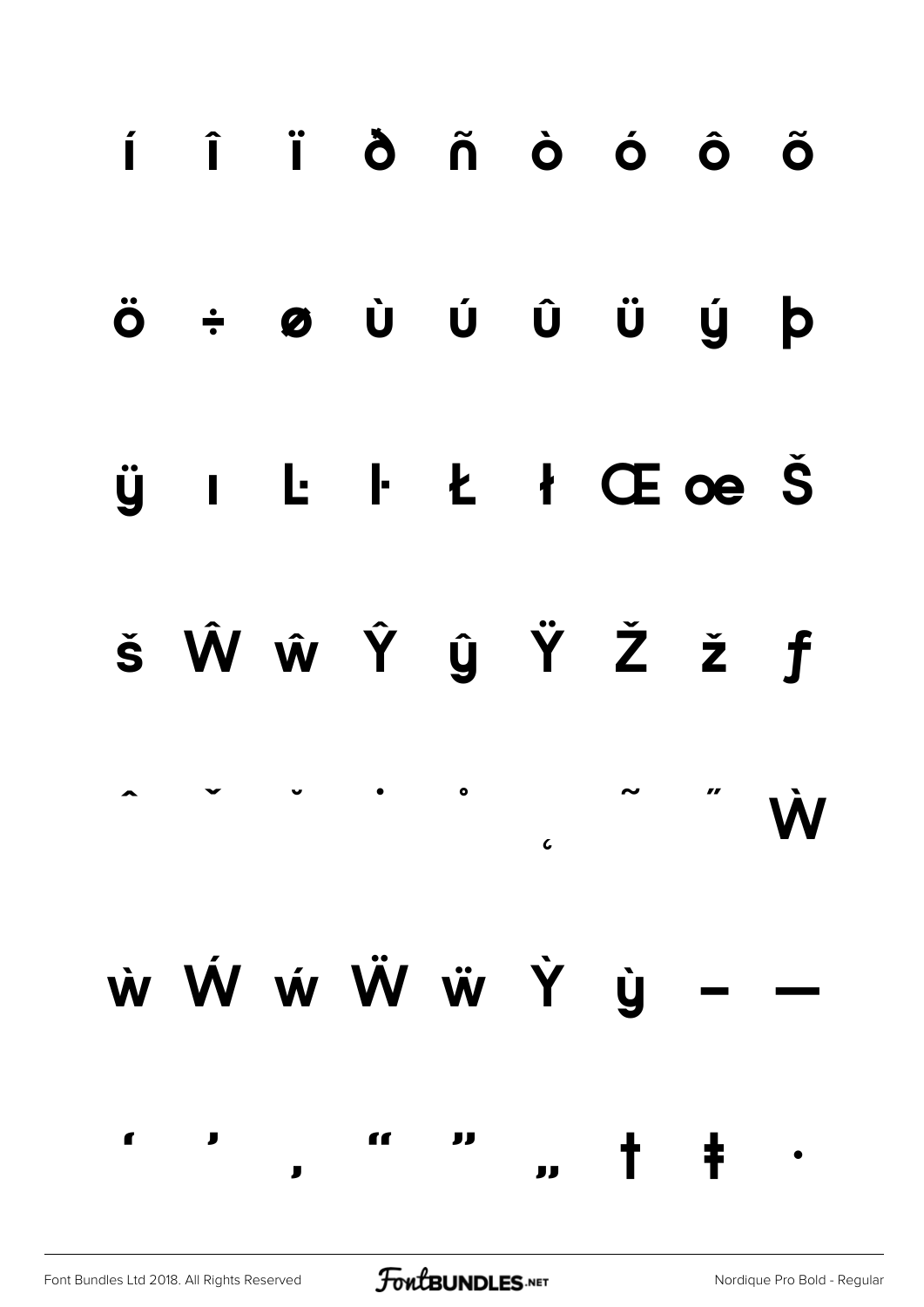|  |  |  | ‰ $\longleftrightarrow$ / $\epsilon$ ™ $\pi$ - |  |
|--|--|--|------------------------------------------------|--|
|  |  |  | $\int z \neq s$ > $\Diamond$ A M N             |  |
|  |  |  | W å å å å å å å å å                            |  |
|  |  |  |                                                |  |
|  |  |  | Ô P P P Q Q Q Q W Y                            |  |
|  |  |  | ff ffi ffl fi fl o 1 2 3                       |  |
|  |  |  | 4 5 6 7 8 9 0 2 3                              |  |